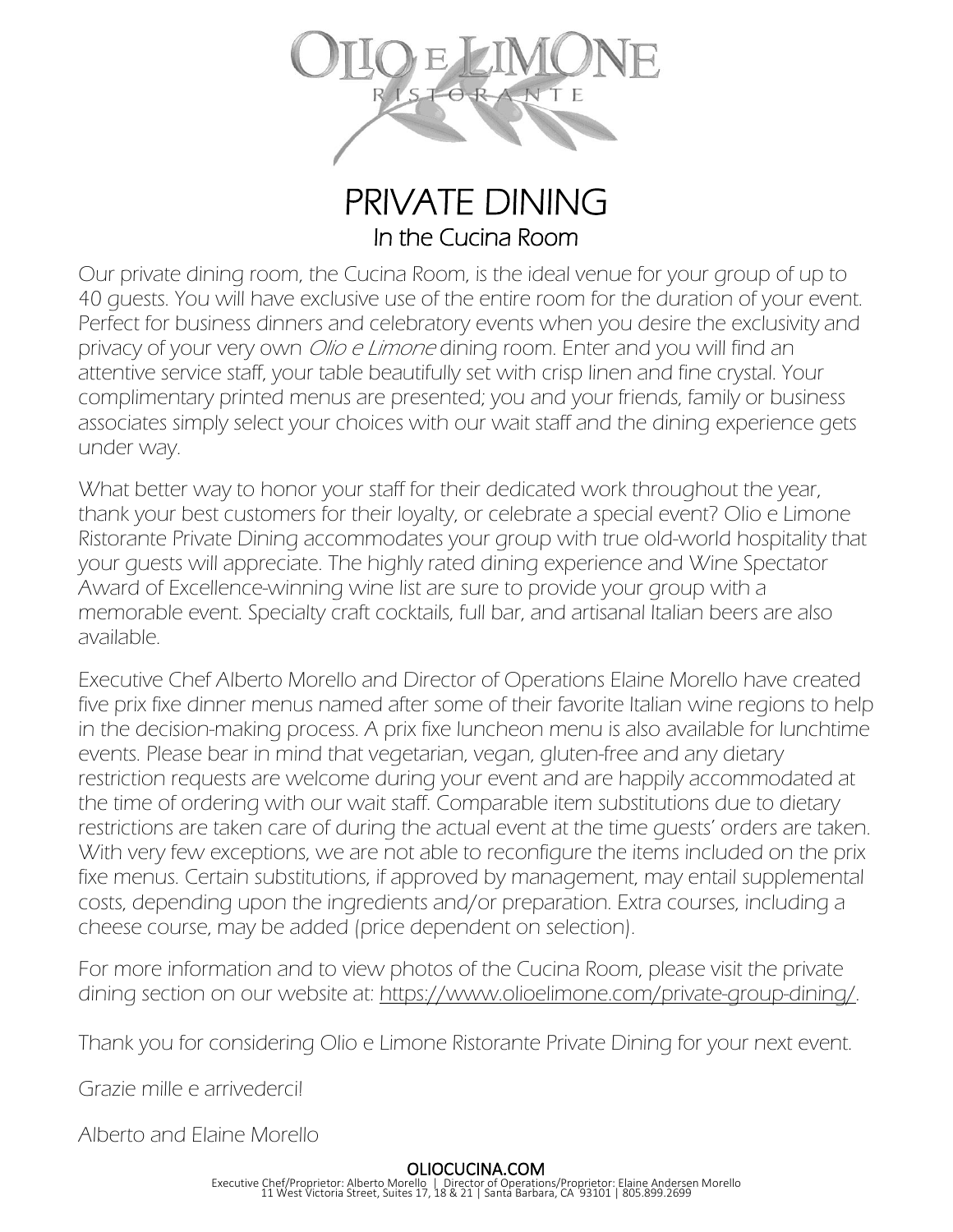

#### J PRIVATE DINING / CUCINA ROOM DETAILS

#### Menu Guidelines:

"Luncheon" Menu (not available for dinner events) \$55 per person

"Piemonte" Menu \$125 per person

"Toscana" Menu \$70 per person "Friuli" Menu \$80 per person "Veneto" Menu \$90 per person "Sicilia" Menu \$100 per person

Note: ALL the menu choices you see on these sample menus are shown exactly how you and your guests will see them on your own printed menus (with exception of the heading). ALL the selections shown on each menu are provided for you and your guests! There is no pre-ordering required.

#### Included in the Menus:

- 1) Menu printing with personalized heading
- 2) Ciabatta bread service, house-marinated olives, organic extra-virgin olive oil, balsamic vinegar

### Supplemental to the Menus:

- 1) 8.75% CA State sales tax
- 2) GRATUITY: 20% gratuity is no longer added to final private and large group dining checks due to IRS rulings. Please keep in mind that this percentage – and often more – is what our hard-working staff rely on for large parties as they entail not only a tremendous amount of work, but also preclude a second seating, thus limiting their tip revenue.
- 3) All bar beverages including alcohol (soda, Imported Italian bottled water, beer, wine, cocktails, spirits, etc…)
- 4) Coffee, tea, espresso drinks

### Additional Services:

- 1) Passed Hors d'Oeuvres, \$15.00 per person:
	- Pancetta-wrapped scallops; Spicy shrimp; Fresh roasted artichoke hearts; Parmigiano Reggiano cheese; Peppered pecorino cheese; Spicy Italian salami; Mixed olives; Three types of assorted bruschette: tomato, garlic & basil; gorgonzola cheese; porcini mushrooms.\*Not recommended when Veneto prix fixe menu selected.
	- Indicate YES to "Passed Hors d'Oeuvres" on contract.
- 2) Wine pairings (bottles only) with each course.
	- By request inquire with Olio e Limone Ristorante Events/Management.

### Reservations and Additional Specifications:

- Olio e Limone Ristorante's private dining room can accommodate up to 40 quests.
- There is no room fee, although a deposit (\$350.00 deposit for dinner; \$200 for lunch) is required to hold the room for your private event.
	- o This deposit is non-refundable unless the room reservation is cancelled at least 21 days prior to the event date.
- CA State sales tax (8.75%) and staff gratuities are additional.
- No outside/guest-provided wine/alcohol (corkage) permitted
	- o All beverages must be purchased from our extensive lists. Our Wine Spectator Award-Winning wine list will satisfy all ranges of tastes and budgets.
	- o Wine purchases for private dining are by the bottle (not by the glass). Specialty craft cocktails, spirits and artisanal beers are also available.

Thank you for considering Olio e Limone Ristorante Private Dining for your special dining experience.

#### OLIOCUCINA.COM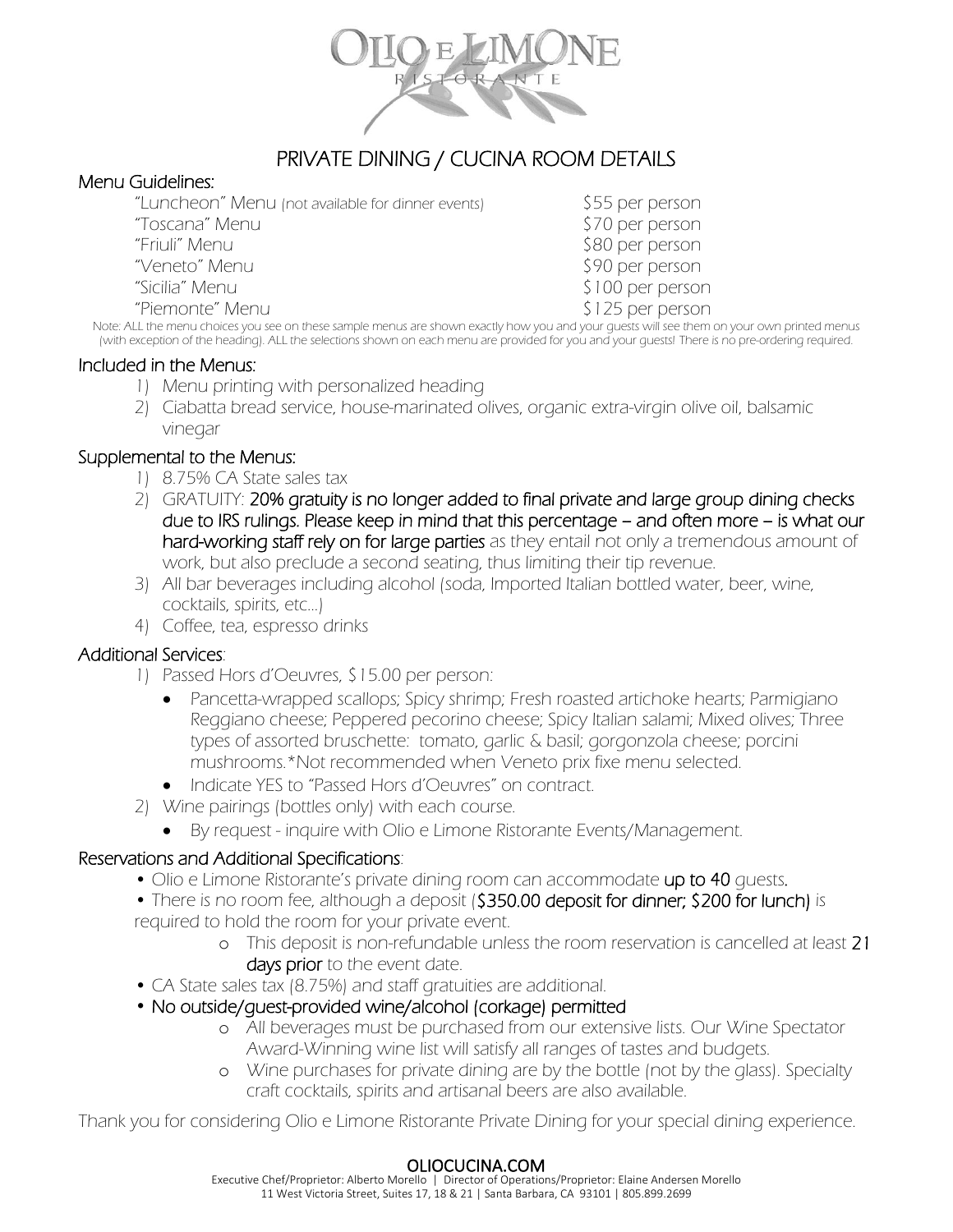

(Date here)

## Luncheon Menu

ANTIPASTI E INSALATE (Choice of:)

Carpaccio di Pere Bella Elena

Thinly sliced pears, mixed baby greens, gorgonzola cheese, walnuts; Olio e Limone dressing

## Timballo di Melanzane

Eggplant soufflé with goat cheese center; tomato-basil sauce

## Zuppa di Asparagi

Asparagus soup

# PASTE E SECONDI

(Choice of:)

## Tortelloni di Spinaci al Burro e Salvia

House-made spinach and ricotta-filled tortelloni, tomato sauce; fresh sage butter

## Spaghetti alla Bottarga

Spaghetti with olive oil, garlic, chili flakes, parsley; Sicilian tuna roe Filetto di Branzino

Pan-roasted Loup de Mer (European sea bass), sautéed spinach; piccata sauce Petti di Pollo Saltimboca alla Val d'Ostana

Thin-pounded sliced chicken breast, prosciutto, fontina cheese;

Marsala wine reduction

## Scaloppine di Vitello con Carciofi e Limone

Thinly sliced veal, fresh artichoke hearts; lemon sauce

## DOLCI ASSORTITI

Family-style platters of assorted house-made desserts

## Buon Appetito**!**

### OLIOCUCINA.COM

Executive Chef/Proprietor: Alberto Morello | Director of Operations/Proprietor: Elaine Andersen Morello 11 West Victoria Street, Suites 17, 18 & 21 | Santa Barbara, CA 93101 | 805.899.2699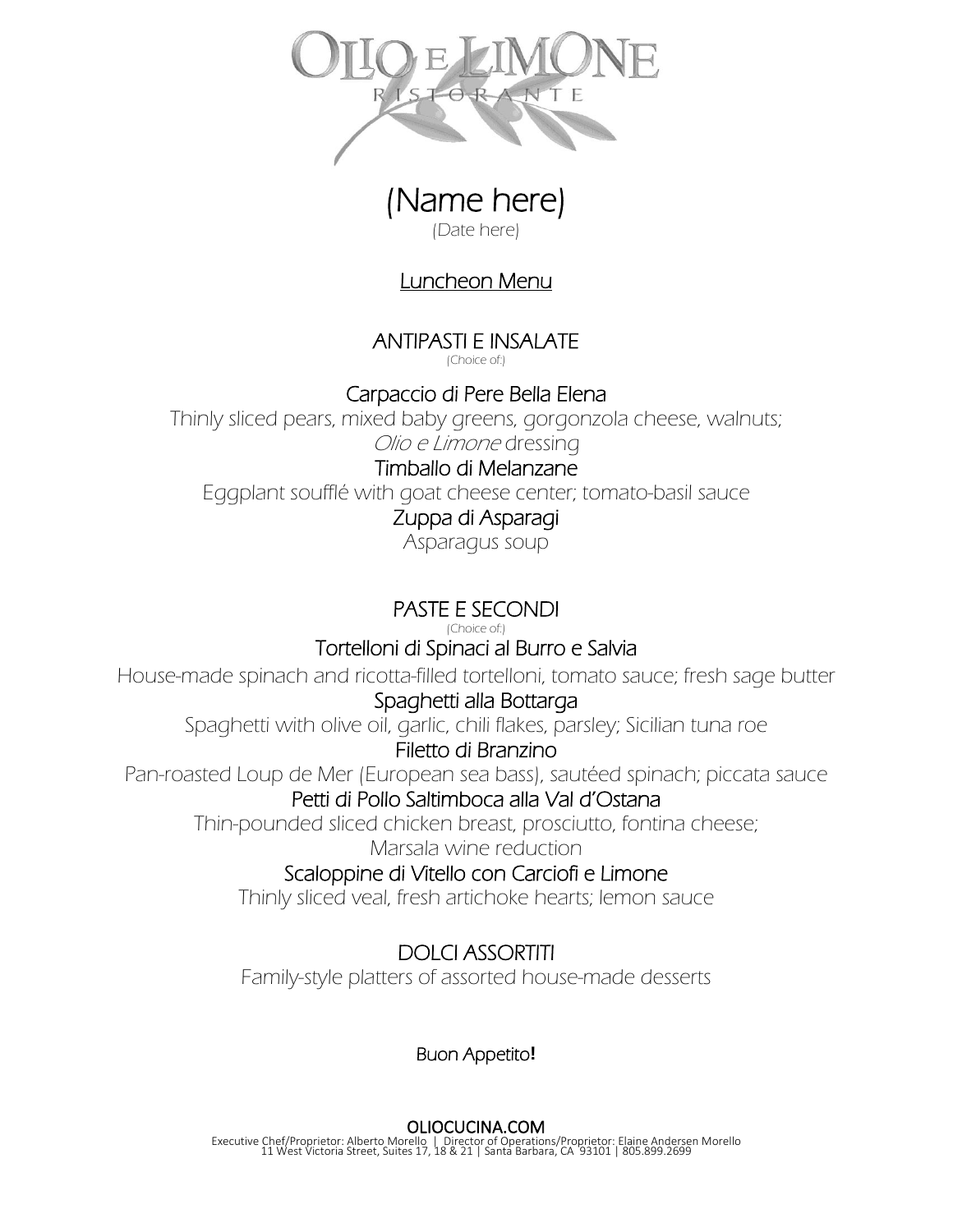



(Date here)

## Toscana Menu

## ANTIPASTI E INSALATE

(Choice of:)

Timballo di Melanzane

Eggplant soufflé with goat cheese center; tomato-basil sauce

### Mozzarella di Buffalo con Pomodoro e Basilico

Fresh-imported buffalo mozzarella cheese, vine-ripened tomatoes, basil

### Carpaccio di Pere Bella Elena

Thinly sliced pears, mixed baby greens, gorgonzola cheese, walnuts; Olio e Limone dressing

### Zuppa di Asparagi

Asparagus soup

# PASTE E SECONDI

(Choice of:)

### Tortelloni di Spinaci al Burro e Salvia

House-made spinach and ricotta-filled tortelloni, tomato sauce; fresh sage butter

### Filetto di Salmone con Spinaci, Carciofi, Olive e Pomodori

Salmon filet, sautéed spinach, artichoke hearts, olives, tomatoes

### Filetto di Branzino

Pan-roasted Loup de Mer (European sea bass), puréed potatoes; piccata sauce

### Petti di Pollo Saltimboca alla Val d'Ostana

Thin-pounded sliced chicken breast, prosciutto, fontina cheese; Marsala wine reduction

### Scaloppine di Vitello con Carciofi e Limone

Thinly sliced veal, fresh artichoke hearts; lemon sauce

### Costolette d'Agnello con Balsamico e Menta

New Zealand lamb chops; balsamic vinegar reduction sauce

# DOLCI

(Choice of:)

Torta di Limone: Lemon tart topped with shaved white chocolate Bauletto di Cioccolato: Chocolate-banana bread pudding with warm chocolate ganache center & caramelized bananas

### Crème Brulée ai Lamponi: Raspberry crème brulée

Panna Cotta: Italian eggless custard, mixed fresh berries; aged balsamic emulsion

## Buon Appetito**!**

OLIOCUCINA.COM Executive Chef/Proprietor: Alberto Morello | Director of Operations/Proprietor: Elaine Andersen Morello 11 West Victoria Street, Suites 17, 18 & 21 | Santa Barbara, CA 93101 | 805.899.2699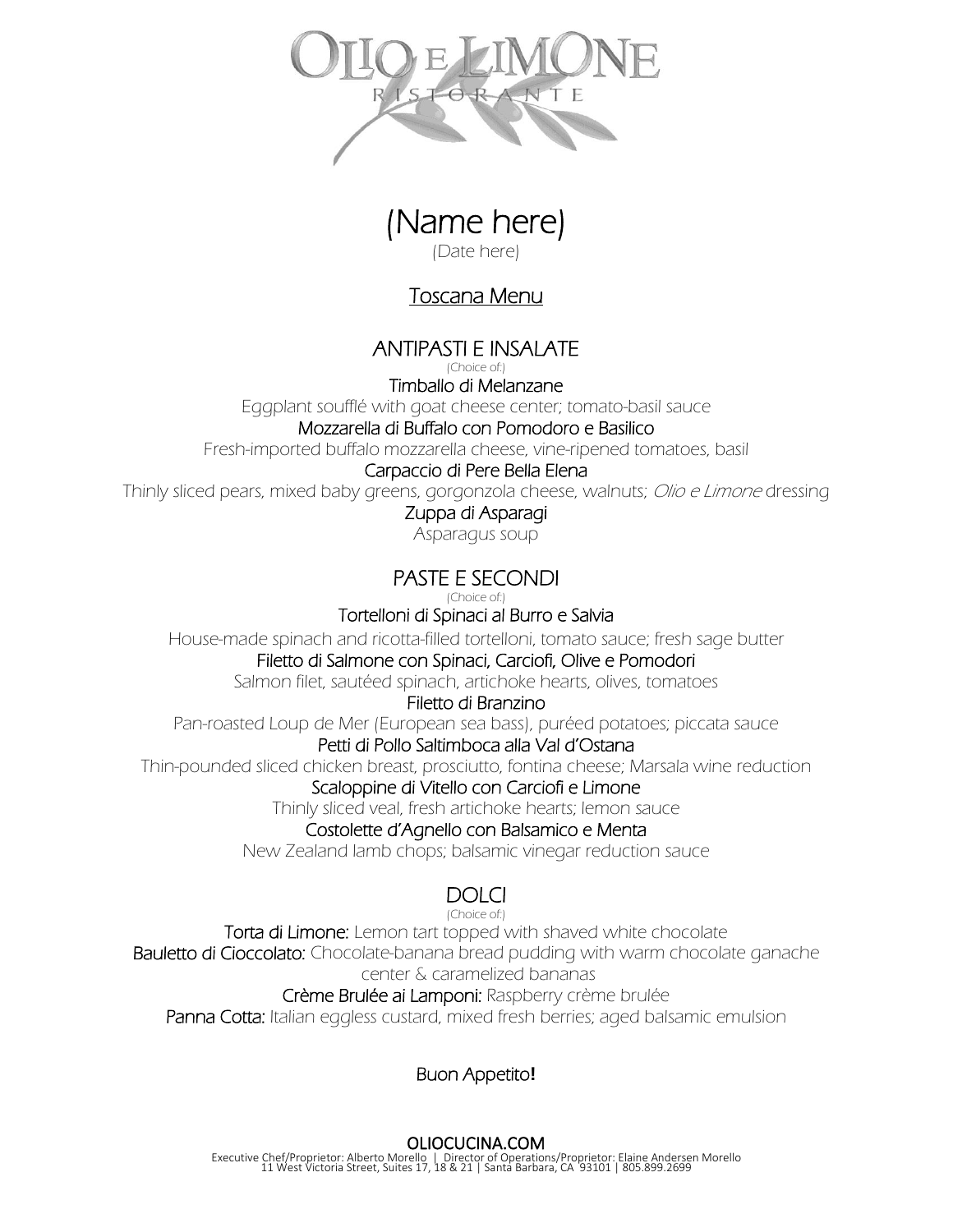

(Date here)

# Friuli Menu

ANTIPASTI/INSALATE

(Choice of:) Grigliata Saporita

Grilled radicchio, endive, eggplant, Portobello mushrooms, prosciutto-wrapped goat cheese; balsamic drizzle

### Burrata con Pepperoncini

Imported Italian burrata cheese, heirloom tomato; roasted and marinated eggplant and bell peppers; mixed greens

## Tortino di Granceaola

Italian-style crab cake with arugula and bell pepper sauces; mixed greens

### Prosciutto di Parma con Bruschetta

Imported Italian prosciutto, toasted country bread; chopped tomatoes, garlic, basil

# SECONDI

(Choice of:)

### Tortelloni di Spinaci al Burro e Salvia

House-made spinach and ricotta-filled tortelloni, tomato sauce; fresh sage butter Linguine Arrabbiata

Linguine with spicy tomato sauce, fresh Dungeness crab meat & jumbo prawn Filetto di Salmone con Spinaci, Carciofi, Olive e Pomodori

Salmon filet, sautéed spinach, artichoke hearts, olives, tomatoes

### Filetto di Branzino

Pan-roasted Loup de Mer (European sea bass), puréed potatoes; piccata sauce

### Costolette d'Agnello con Balsamico e Menta

New Zealand lamb chops; balsamic vinegar reduction sauce

### Tagliata di Bue con Rugola e Tortino di Patate

Sliced beef tenderloin over thin potato tart with arugula, shaved parmesan; truffle oil

## **DOLCI**

(Choice of:)

Torta di Limone: Lemon tart topped with white chocolate shavings Crème Brulée ai Lamponi: Raspberry creme brulee

Crostata di Pere al Caramello: Pear tart with thin marzipan layer served in warm caramel sauce with vanilla gelato

Bauletto di Cioccolato e Banana: Chocolate-banana bread pudding with warm chocolate ganache center & caramelized bananas

# Buon Appetito**!**

OLIOCUCINA.COM Executive Chef/Proprietor: Alberto Morello | Director of Operations/Proprietor: Elaine Andersen Morello 11 West Victoria Street, Suites 17, 18 & 21 | Santa Barbara, CA 93101 | 805.899.2699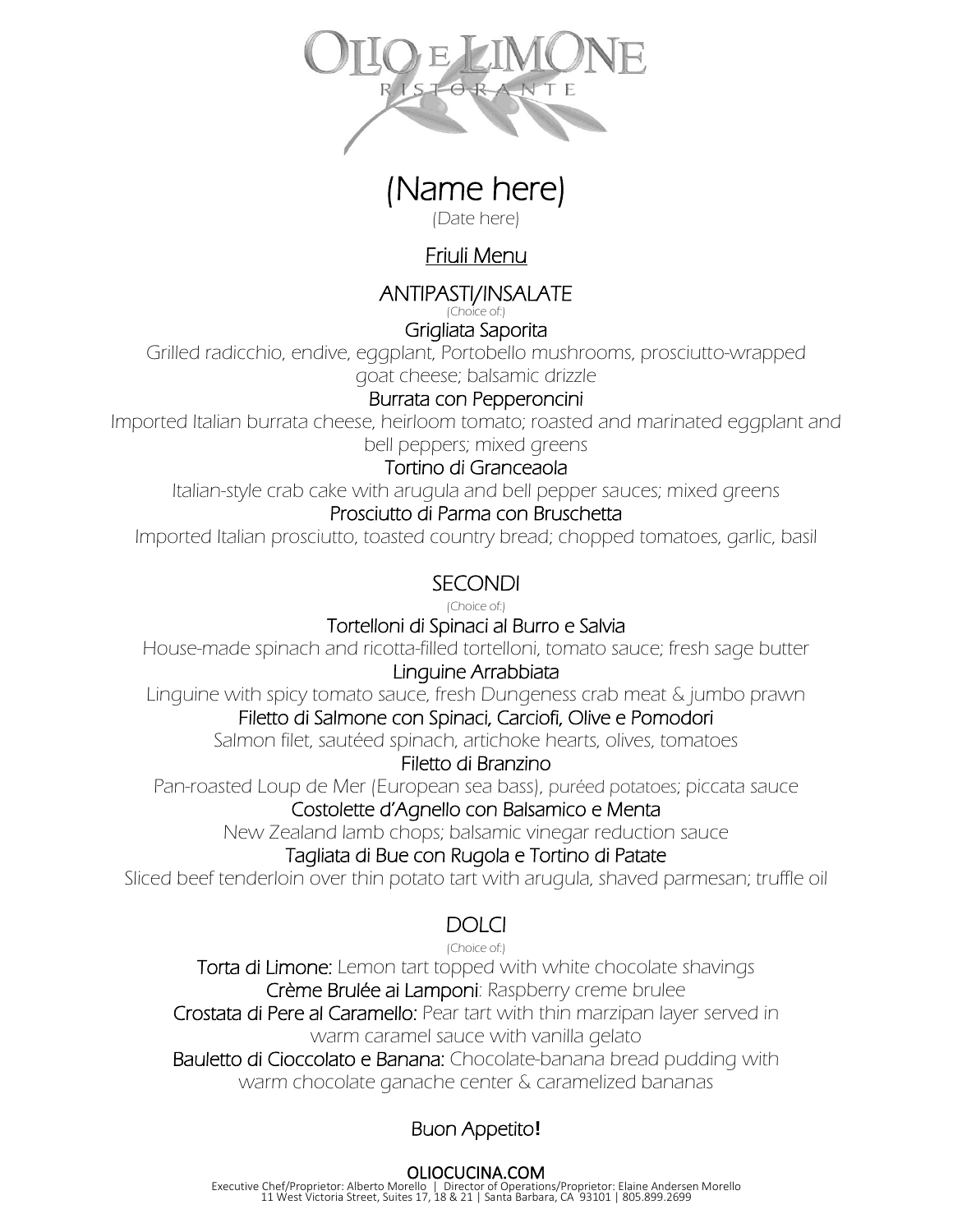

(Date here)

## Veneto Menu

### ANTIPASTI ASSORTITI

Assorted Italian Antipasti: Bresaola with arugula, roasted artichoke hearts, prosciutto di Parma, roasted bell peppers, grilled eggplant, bruschetta, white anchovy fillets, buffala mozzarella

## PASTA

### Tritico di Pasta

Pasta sampling: House-made pumpkin ravioli with cream sauce, butter & sage; spinach tortelloni with tomato sauce; garganelli with lamb ragù

## **SECONDI**

(Choice of:)

## Pesce Spada con Caponata

Lightly breaded swordfish filet; Sicilian "ratatouille"

### Filetto di Branzino al Limone

Pan-roasted Loup de Mer (European sea bass), puréed potatoes; piccata sauce

### Petti di Pollo Saltimboca alla Val d'Ostana

Thin-pounded sliced chicken breast, prosciutto, fontina cheese; Marsala wine reduction

### Scaloppine di Vitello con Carciofi e Limone

Thinly sliced veal, fresh artichoke hearts; lemon sauce

## Tagliata di Bue con Rugola e Tortino di Patate

Sliced beef tenderloin over thin potato tart with arugula, shaved parmesan; truffle oil

## **DOLCI**

(Choice of:)

Panna Cotta: Italian eggless custard, mixed fresh berries; aged balsamic emulsion Torta di Limone: House-made lemon tart topped with white chocolate shavings Crostata di Pere al Caramello: Pear tart with thin marzipan layer served in warm caramel sauce with vanilla gelato Bauletto di Cioccolato e Banana: Chocolate-banana bread pudding with warm chocolate ganache center & caramelized bananas

# Buon Appetito**!**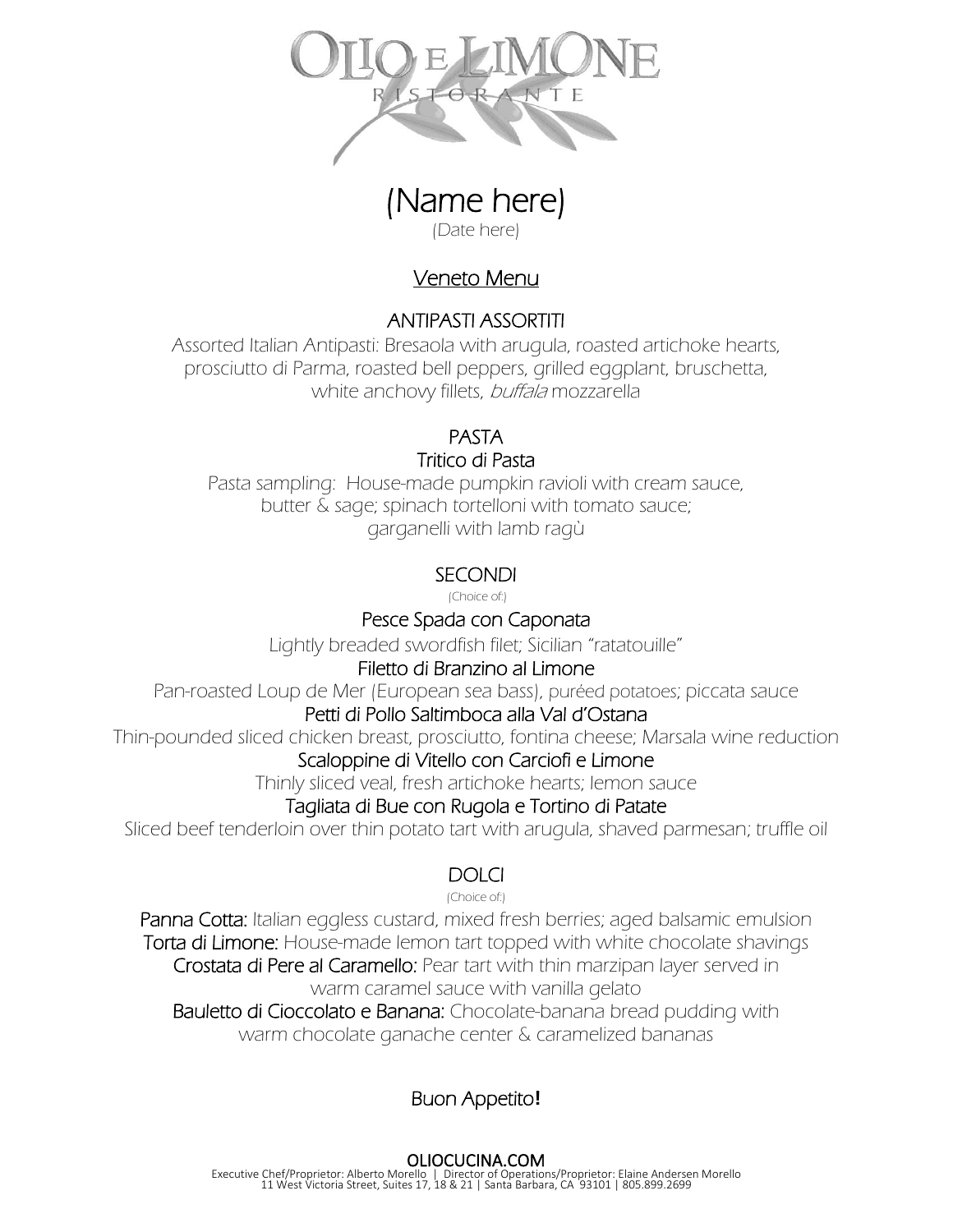

(Date here)

### Sicilia Menu

# ANTIPASTI

(Choice of:)

## Timballo di Melanzane

Eggplant soufflé with goat cheese center; warm tomato-basil sauce Seriola

Hamachi carpaccio; citrus zest, spring onion, sesame-soy infused oil

# PASTA Spaghetti alla Bottarga di Trapani

Spaghetti with olive oil, garlic, chili flakes and Sicilian tuna roe

# SECONDI

(Choice of:)

## Pesce Spada con Caponata

Lightly-breaded swordfish seved with Sicilian ratatouille

# Scaloppine di Vitello ai Funghi di Bosco e Marsala

Veal scaloppine, mushrooms, Marsala reduction sauce

# DOLCI

(Choice of:)

### Crostata di Pere al Caramello

Pear tart with thin marzipan layer served in warm caramel sauce with vanilla gelato

## Bauletto di Cioccolato e Banana

Chocolate-banana bread pudding with warm chocolate ganache center & caramelized bananas

# Buon Appetito**!**

### OLIOCUCINA.COM

Executive Chef/Proprietor: Alberto Morello | Director of Operations/Proprietor: Elaine Andersen Morello 11 West Victoria Street, Suites 17, 18 & 21 | Santa Barbara, CA 93101 | 805.899.2699